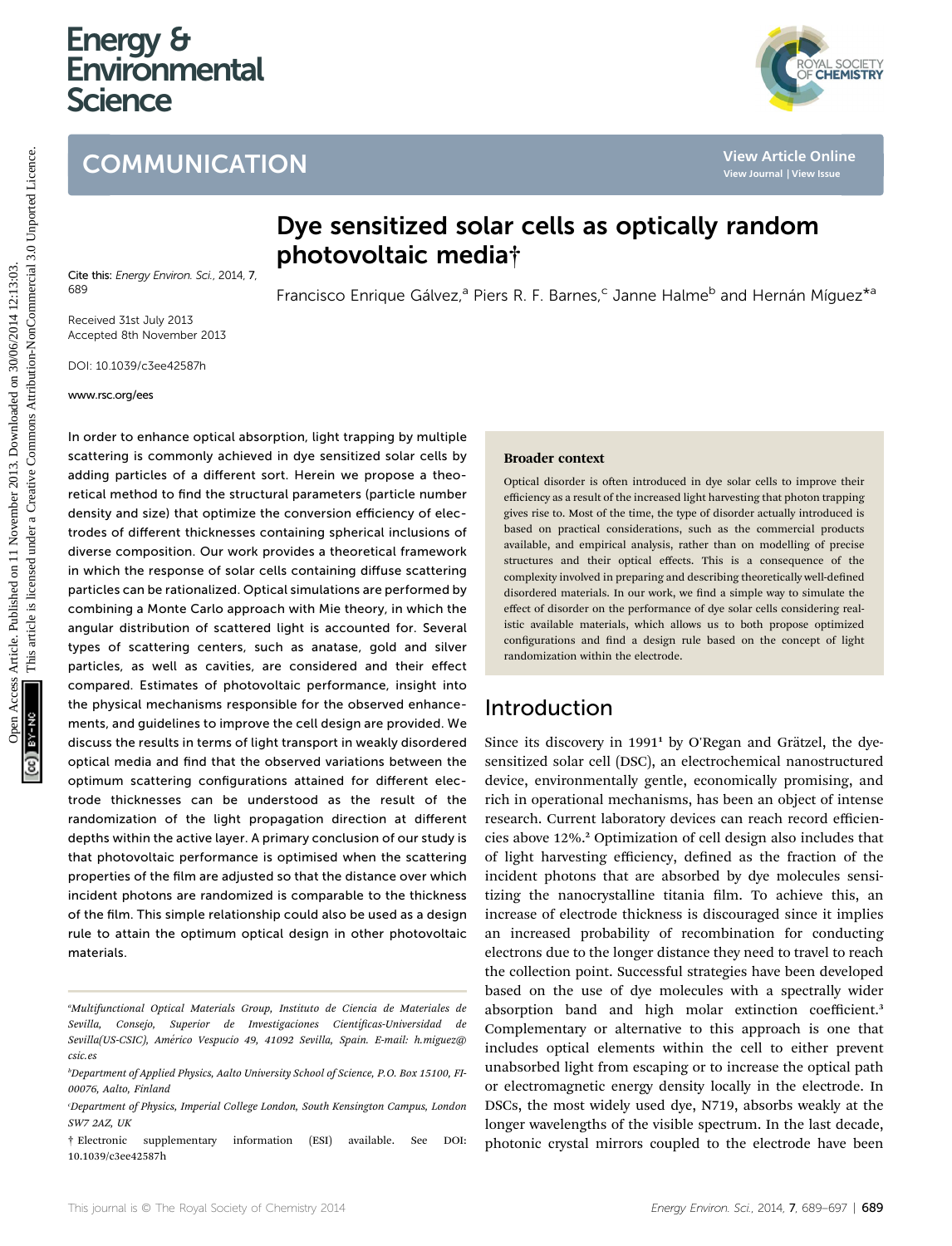demonstrated to improve the performance of DSCs by enhancing the absorption of reflected photons while partially preserving their optical transparency, thus maintaining interest in the device for building integration.<sup>4-9</sup> Diffuse scattering design also gives rise to an increase of the optical path length either by diffusely reflected light $10^{-14}$  or by multiple scattering within the absorbing electrode.<sup>13,15-19</sup> The former approach is based on the deposition of a layer of large (on the order of hundreds of nanometers) titania particles that behave as a diffuse back reflector, while the latter takes advantage of embedded scattering centers within the photoanode, which can be done either by admixing inorganic particles<sup>15-17</sup> or organic ones<sup>18,19</sup> that will yield cavities after calcination. Already successfully tested in other solar cells,<sup>20</sup> plasmonic structures offer the possibility of guiding and trapping light by scattering as well as by near-field enhancement effects.<sup>21</sup> Recently, several papers have reported an improvement of DSC performance by embedding gold and silver nanoparticles, be they bare or covered with an insulating shell.<sup>22-27</sup>

Even though diffuse scattering layers attached at the back of the active area have been proven to provide the largest reinforcements of optical absorption, and actually all record cells have taken advantage of this effect, the scattering particles admixed with the paste offer two advantages of great interest. The first is avoiding the additional steps of fabrication and attachment of the scattering layer. The second is that diffuse back reflectors or photonic crystals are of no use in DSCs that operate under counter electrode illumination conditions, as it happens for cells fabricated on stainless steel substrates which are flexible and thus candidates for up-scaling and mass production.<sup>28</sup> Additionally, the use of cavities offers the possibility of improving the electrolyte transport through the electrode, which may be a great advantage when high viscosity electrolytes, capable of raising the open circuit voltage, are employed. Cavities may also help the infiltration of hole transporting materials into the nanocrystal pores in solid state DSCs.

Tools to simulate, assess and optimize the light harvesting due to scattering in photoactive films have potential applications beyond DSCs. For example, extremely thin absorber cells, semiconductor sensitized solar cells and many photoelectrodes for solar fuel production exhibit strong scattering although there are currently few good approaches for estimating the optical absorption profile. A knowledge of these absorption profiles is generally critical for understanding the device function on a practical level. From a theoretical perspective, seminal computational studies by Ferber et al. and Usami implemented Mie theory in a radiative transfer based approach<sup>29</sup> and a Monte Carlo method of multiple scattering,<sup>30</sup> respectively. It was found that the benefit attained from embedding large  $TiO<sub>2</sub>$  spherical scattering centres overcomes the associated drop in dyeloading, and estimations of the optimum particle size and load were provided. Also, Rothenberger et al. applied a semi-empirical four flux model to explain diffuse scattering effects in DSCs.<sup>31</sup> In a recent paper,<sup>32</sup> we analysed the effect of considering isotropic scattering by individual scatterers, which fairly accounts for the effect of actual commercial scattering paste, since the inclusions are usually broad size distribution

polyhedra, which have been shown to display quite isotropic scattering.<sup>33</sup> All scattering effects were determined by a single input parameter, the scattering mean free path. Interestingly, in good agreement with experimental observations, our work predicted a clear prevalence of designs in which a diffuse back scattering layer is coupled to the standard semitransparent electrode over those in which isotropic scattering particles are dispersed in the nanocrystalline titania paste. Our work also highlighted the importance of the interplay between the effect of the diffuse scattering design, the electron diffusion length and the electrode thickness, showing that different optical designs give rise to very different spatial distributions of optical absorption and therefore electron generation functions, thus affecting the electron collection efficiency. In general, the importance of an optoelectronic model of the DSCs is now being realized and addressed from different perspectives.<sup>34</sup> More recently, the importance of the optical absorption profile on the collection efficiency has been further highlighted in nanostructured electrodes in which gaussian shape electron generation functions were considered.<sup>35</sup> Compute the interest of the performance of DSCs by polyhedra, which have been above to display contribute the properties are presented to the interest of the commons of the commons are the commons are the commons and the s

Herein we simulate the effect of the scattering caused by randomly distributed spherical inclusions of different kinds (titania, cavities, metallic beads) on the optical absorption, and hence photovoltaic performance, of a dye sensitised electrode. A Monte Carlo method in which the angular probability of scattering is weighted by the results of Mie scattering calculations is employed. The diameter, refractive index and concentration of scatterers are fully accounted for. Results of the optical modelling are used as an input for an electrical model based on a continuity equation for conduction band electron transport with sublinear recombination, from where we obtain all relevant photovoltaic parameters. Our motivation is two-fold: first, from a fundamental point of view, to establish a correlation between the key parameters typically employed to describe optically random media, *i.e.* scattering and transport mean free paths, and the improved conversion efficiency predicted; also, to provide an integral theoretical framework in which the performance of all types of currently proposed spherical scatterers can be compared. We find that the optimum set of particle parameters (size, refractive index, concentration) depends strongly on the electrode thickness considered. Optimization is driven by the balance between light randomization at the required depth in the photovoltaic material and the losses (observed as diffuse transmittance and reflectance, or parasitic absorption in the case of metals) optical disorder gives rise to. A main conclusion, consistent across the materials studied here, is that the scattering design optimizing the device performance achieves randomization of light propagation on a length scale on the order of the electrode thickness. In other words, the magnitude of the so-called transport mean free path, which is defined as the average distance over which the direction of propagation of a photon is randomized,<sup>36</sup> should be approximately equal to the electrode thickness. This simple relationship could be used as a design rule to attain the optimum optical design of any random photovoltaic material, as well as a simple design rule to maximize light absorption.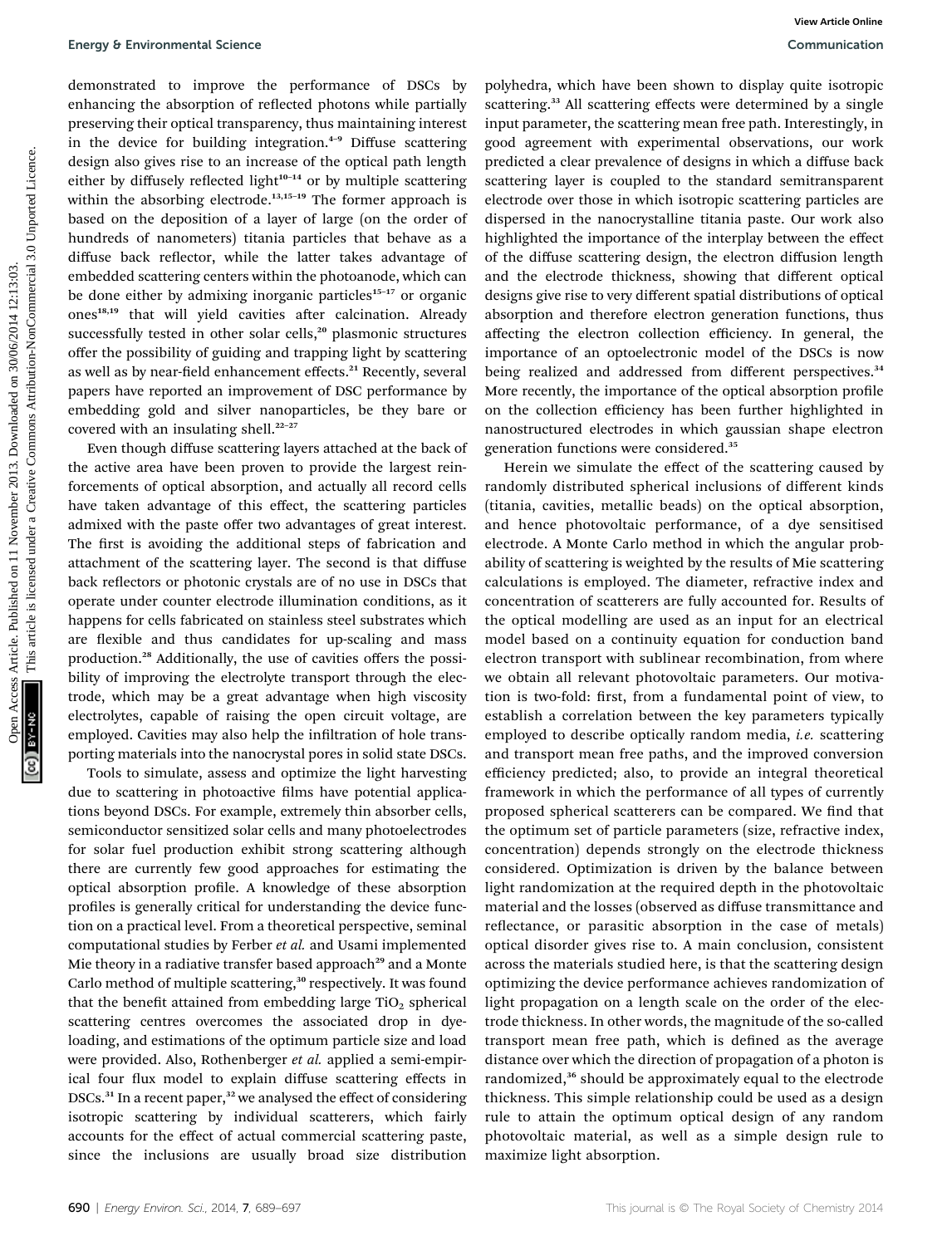## Optical scattering model

To start with, spectral light harvesting efficiency,  $\eta_{\text{LH}}(\lambda)$ , and optical absorption profile functions,  $g(x, \lambda)$ , were calculated for the DSCs embedding different types of dispersed spherical scattering particles. We have employed a Monte Carlo approach to simulate the trajectory of  $10<sup>7</sup>$  photons that enter the different cells under consideration. In this approximation, we are assuming Mie effects arising from the scattering of photons with wavelengths similar to the size of the particles, which yields highly anisotropic angular distributions.

In our optical model, the incident beam is described as a collection of individual photons. Once a photon enters the cell, the distance travelled before experiencing either absorption or scattering,  $\ell$ , is given by the expression

$$
\ell = -\ln[r]/(\alpha_{\rm ext})\tag{1}
$$

where r is a random number comprised in the range  $0 \le r \le 1$ and  $\alpha_{\text{ext}}$  is an extinction coefficient that comprises contributions from different phenomena. Extinction is herein understood as the result of any event that removes photons from the incident beam, be it by scattering or absorption. The more general form of  $\alpha_{\text{ext}}$  is

$$
\alpha_{\rm ext} = \alpha_{\rm sc} + \alpha_{\rm A},\tag{2}
$$

where  $\alpha_{\rm sc}$  and  $\alpha_{\rm A}$  are the scattering and absorption coefficients, respectively. In turn,  $\alpha_{\rm sc}$  is given by

$$
\alpha_{\rm sc} = \rho \sigma_{\rm sc},\tag{3}
$$

where  $\rho$  is the number density of the scatterers and  $\sigma_{\rm sc}$  is the single particle scattering cross-section, which is constant for a given film and is calculated using Mie theory. Particle characteristics, i.e., radius and refractive index, are accounted for in  $\sigma_{\rm sc}$ . Below, we use the scattering and absorption normalized cross-sections  $Q_{\rm sc}$  and  $Q_{\rm a}$ , defined as the ratio between crossand geometrical-sections, which allows us to compare scattering and absorption strengths irrespective of the particle size. The parameter  $\alpha_A$  is in turn the result of adding up the wavelength dependent absorption coefficients of the dyed  $TiO<sub>2</sub>$ photoelectrode, the electrolyte filling the mesopores of the film, and the scattering particles:

$$
\alpha_{\rm A} = \alpha_{\rm A,dye} + \alpha_{\rm A,elec} + \alpha_{\rm A,part} \tag{4}
$$

Please notice that the only optical losses contributing to photocurrent are those resulting from light harvesting occurring at dye molecules, while absorption occurring in the electrolyte or particles is unproductive. The absorption coefficient of the particles is given by

$$
\alpha_{A,part} = \rho \sigma_A, \tag{5}
$$

 $\sigma_A$  being the absorption cross-section of the individual particles. In the case of the dielectric scatterers herein considered, we can assume that  $\sigma_A = 0$  in the wavelength range of interest. For metallic particles, however,  $\sigma_A > 0$  and may play a very significant deleterious role.

If  $\ell$  attained from eqn (1) is longer than the electrode thickness,  $d$ , then the photon is ballistically transmitted or back reflected as explained below. If  $l < d$  then a new random number,  $r'$ , is generated. If  $r' \leq \alpha_{sc}/(\alpha_A + \alpha_{sc})$ , the photon is scattered; for  $\alpha_{\rm sc}/(\alpha_{\rm A} + \alpha_{\rm sc}) < r' \leq (\alpha_{\rm sc} + \alpha_{\rm dye})/(\alpha_{\rm A} + \alpha_{\rm sc})$ , it is absorbed by the dye, thus generating charges capable of contributing to the photocurrent; for  $(\alpha_{\rm sc} + \alpha_{\rm dye})/(\alpha_{\rm A} + \alpha_{\rm sc}) \leq r'$ , the photon is captured either by the electrolyte or by the metal particle and then lost. The relative contribution to parasitic absorption of each one of these components can also be estimated by following a similar procedure. After a scattering event occurs, the new direction  $(\phi, \theta)$  of the propagating photon is determined by taking into account the numerically calculated angular distribution of scattered radiation attained from Mie theory.<sup>37</sup> Communication<br>
Optical scattering model<br>
To satisfy architecture, the case of distance of the case of the case of the case of the case of the case of the case of the case of the case of the case of the case of the case of

Finally, if a photon reaches the TCO outer surface, or any of the interfaces between the dyed  $TiO<sub>2</sub>$  film and the TCO or the electrolyte, it has a certain probability of being back-reflected into the photoanode according to Fresnel coefficients. As has been pointed out by Usami, the presence of flat interfaces gives rise to confinement by total internal reflection that largely contributes to light harvesting. In our case, we assume that only the air-TCO and the TCO-nanocrystalline  $TiO<sub>2</sub>$  edges are flat. The effect of the roughness at the tens of nanometers length scale, typically observed for the back surface of printed  $TiO<sub>2</sub>$ electrodes (that is, the electrode–electrolyte interface), is accounted for by simulating a gradual decrease of refractive index as light enters the electrolyte layer.

All these possible events are considered until the photon escapes the cell, is removed by parasitic losses, or is productively absorbed by the dye at a specific depth in the electrode. In this way, light harvesting spatial profiles are obtained and serve as electron generation rate functions,  $G(x)$ , (illustrative examples are provided in Fig. S1, as well as a drawing of the simulated cell in Scheme S1†) for a conduction band electron density continuity equation with sublinear recombination, which we use to calculate the energy conversion efficiency, as explained in the next section. It should be noticed that such electron generation rate functions strongly deviate from those derived from the Lambert–Beer law, applicable only to semi-transparent electrodes. This has a signicant impact on the electron collection efficiency for those cells in which electron diffusion is somewhat hindered,<sup>32</sup> not considered in the work herein presented.

#### Electrical model

Herein we use a state of the art electrical model based on a continuity equation in which multiple trapping electron transport kinetics<sup>38,39</sup> and sublinear recombination are considered. In particular, we make use of a code developed by Barnes  $et$   $al$ .<sup>40</sup> For a thorough analysis of the validity and applicability of this model with respect to the standard one introduced by Södergren et  $al$ ,<sup>41</sup> we refer the reader to the work by Bisquert et  $al^{42}$  and Barnes et  $al^{43}$ . We note that the model explicitly assumes non-linearity in free electron recombination while free electron conduction is linear. Free electron transport may also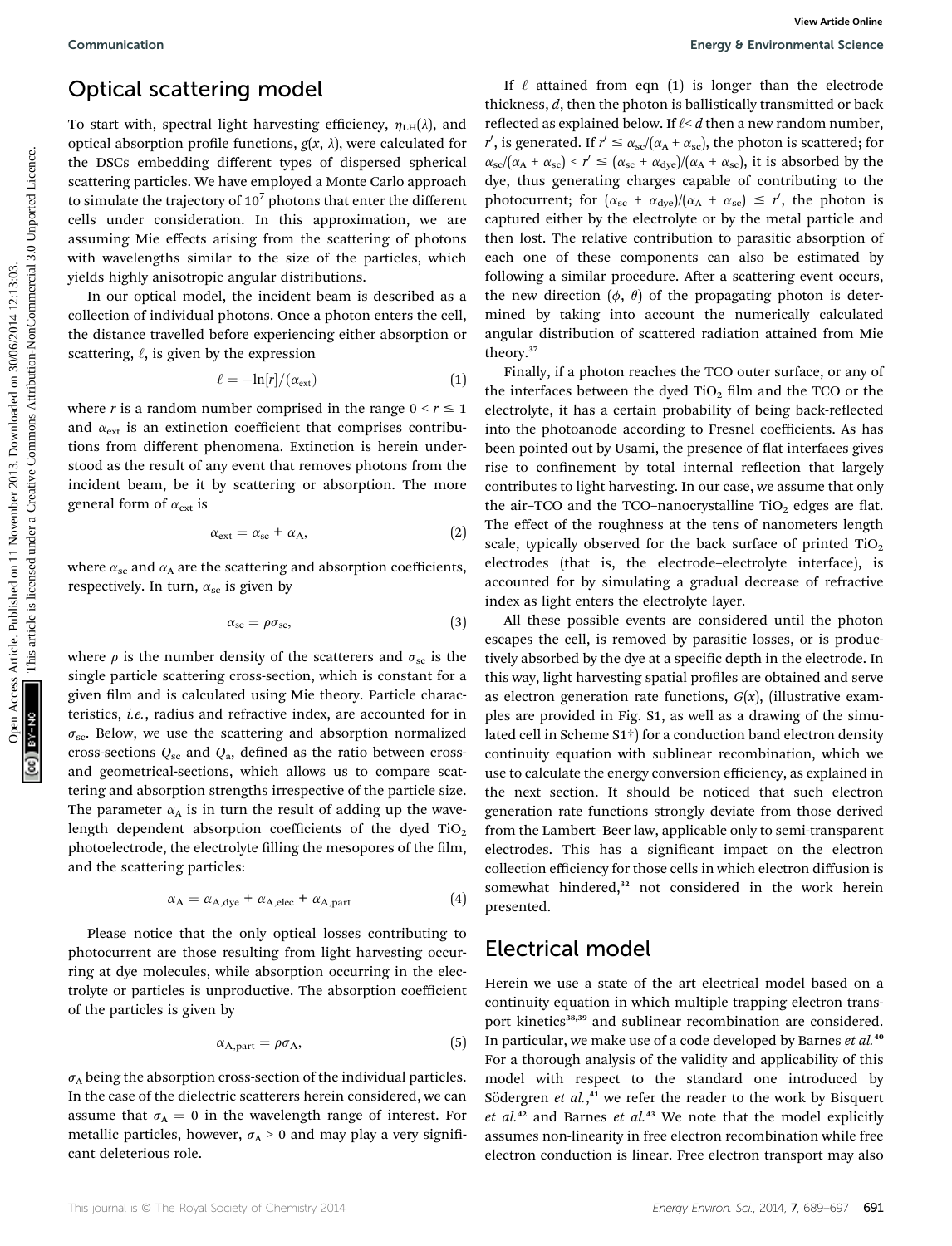be non-linear in many DSCs and either or both recombination and transport could contribute to the non-ideality of the observed photovoltaic characteristics.44,40 In this work it is sufficient to parameterise both these effects within the nonlinearity of the recombination term to reproduce realistic current–voltage characteristics.

Once the electrons are injected into the semiconductor conduction band, they must reach the contact in order to contribute to the photocurrent. Each individual electron does not feel the electric field caused by the imbalance between electrons and holes in the semiconductor or the reduced species of the electrolyte couple after dye-regeneration because both phases are interpenetrated in the nanometre scale and single phase charge imbalances are shielded. As a result, the driving force for the conduction is the gradient of the electron concentration of the conduction band through the photoanode and the transport is diffusive. In a nanocrystalline semiconductor, such transport is slowed by the presence of localized states with energy below the conduction band in which conduction electrons are trapped and released after some time. The equilibrium between the populations of trapped localized electrons and those free to move in the conduction band is reached instantaneously compared to the other characteristic times of phenomena occurring in a DSC. Transport properties in transient measurements depend on the sharpness of trap energy distribution and the amount of traps occupied. Sublinear recombination can be explained by a fraction of the electrons recombining with the electrolyte from trap states localized at the surface of the particles in addition to those recombining from the conduction band. This recombination rate depends on the energy distribution of the states according to Marcus electron transfer theory.<sup>45</sup> Electrons can also be lost by recombination with dye oxidized molecules but this effect typically plays a minor role and is not considered in this paper. Furthermore the effects of variations in the concentration profile of electron accepting ions in the electrolyte are also neglected; this effect which leads to spatial variations in  $k_r$  could be significant in devices with high electrolyte viscosity or low photoanode porosity. Deergy & Environmenta Science<br>
are an invegore and the original term in the children in the multiplier of the solicition profile is licensed under the matter of the controlline in the controlline in the controlline in the

With the above assumptions the continuity equation adopts the shape:

$$
0 = \left[ D_0 \frac{\partial^2 n_c}{\partial x^2} \right] - k_r \left( n_c^\beta - n_{c0}^\beta \right) + G(x) \tag{6}
$$

where  $n_c$  and  $n_{co}$  are the concentrations of conducting electrons under illumination and in the dark, respectively,<sup>46,47</sup>  $D_0$  is the conducting electron diffusion coefficient,  $\beta$  is the order of the electron recombination,  $k_r$  is the recombination constant, and  $G(x)$  is the position dependent electron generation rate. It should be remarked that concentrations and electron generation rates are defined per photoactive volume, that is, that occupied by nanoparticles and electrolyte,<sup>43</sup> excluding the volume of scatterers. Further effects of scattering particles in electron transport or recombination are beyond the scope of this paper which is focused on optical design. Through the interface between the photoanode and the bulk electrolyte,  $x =$  $d$ , the electron flux is null:

$$
\left[\frac{\mathrm{d}n_{\mathrm{c}}}{\mathrm{d}x}\right]_{(x=d)} = 0\tag{7}
$$

At the collection point,  $x = 0$ , the flux extracted and injected into the external circuit is proportional to the slope of the electron concentration:

$$
j = -D_0 \left[ \frac{\mathrm{d}n_{\mathrm{c}}}{\mathrm{d}x} \right]_{x=0} \tag{8}
$$

In turn,  $n_c$  at the contact is determined by the voltage of the cell by the following expression, which considers the Boltzmann approximation:

$$
[n_{\rm c}]_{(x=0)} = n_{\rm c0} \exp \frac{qV}{k_{\rm B}T}
$$
 (9)

$$
n_{\rm c0} = N_{\rm c} \exp \frac{-(E_{\rm c} - E_{\rm redox})}{k_{\rm B} T}
$$
 (10)

where  $N_c$  is the density of states in the conduction band,  $E_c$  is the energy of the conduction band,  $E_{\text{redox}}$  is the redox potential energy of the electrolyte, q is the charge of the electron,  $k_B$  is the Boltzmann constant,  $T$  is the temperature and  $V$  is the applied voltage across the cell that, multiplied by  $q$ , corresponds to the difference between the quasi-Fermi level under illumination in the collection point and the redox potential in the electrolyte at the counter electrode,<sup>48</sup> the latter being equal to the Fermi level in the semiconductor in the dark.

The continuity equation, with the above boundary conditions, is solved using a parabolic elliptic partial differential equation MatLab solver<sup>40</sup> for each one of the electron generation profiles obtained from the optical model. The cell current density is given by the electron flux at  $x = 0$ . The *I–V* curve can then be obtained by varying V between short circuit conditions  $(V = 0)$  and the value at which current density falls to zero, corresponding to open circuit conditions. The efficiency of the cell is obtained as the ratio between the incident solar energy and the maximum power provided by the cell.

#### Results and discussion

As an initial test of the validity of our optical scattering model we calculated the absorptance as a function of wavelength for two DSCs as described in ref. 13, using the reported fabrication details as input parameters to our model. In that paper, Arakawa et al. presented incident photon-to-electron conversion efficiency (IPCE) measurements for devices fabricated with and without the addition of scattering particles. The electron injection and collection efficiency in these devices was optimised to be close to 100% such that the resulting IPCE spectrum is expected to be approximately equivalent to the cell's absorptance spectrum. Fig. 1a shows the IPCE spectrum presented in ref. 13 for a cell sensitized with N719 dye with no scattering particles and a similar cell containing 40 wt% of 100 nm scattering particles. Fig. 1b shows the corresponding absorptance spectra calculated in this work. There is excellent quantitative agreement between the spectra. This gives confidence that the optical model results yield physically meaningful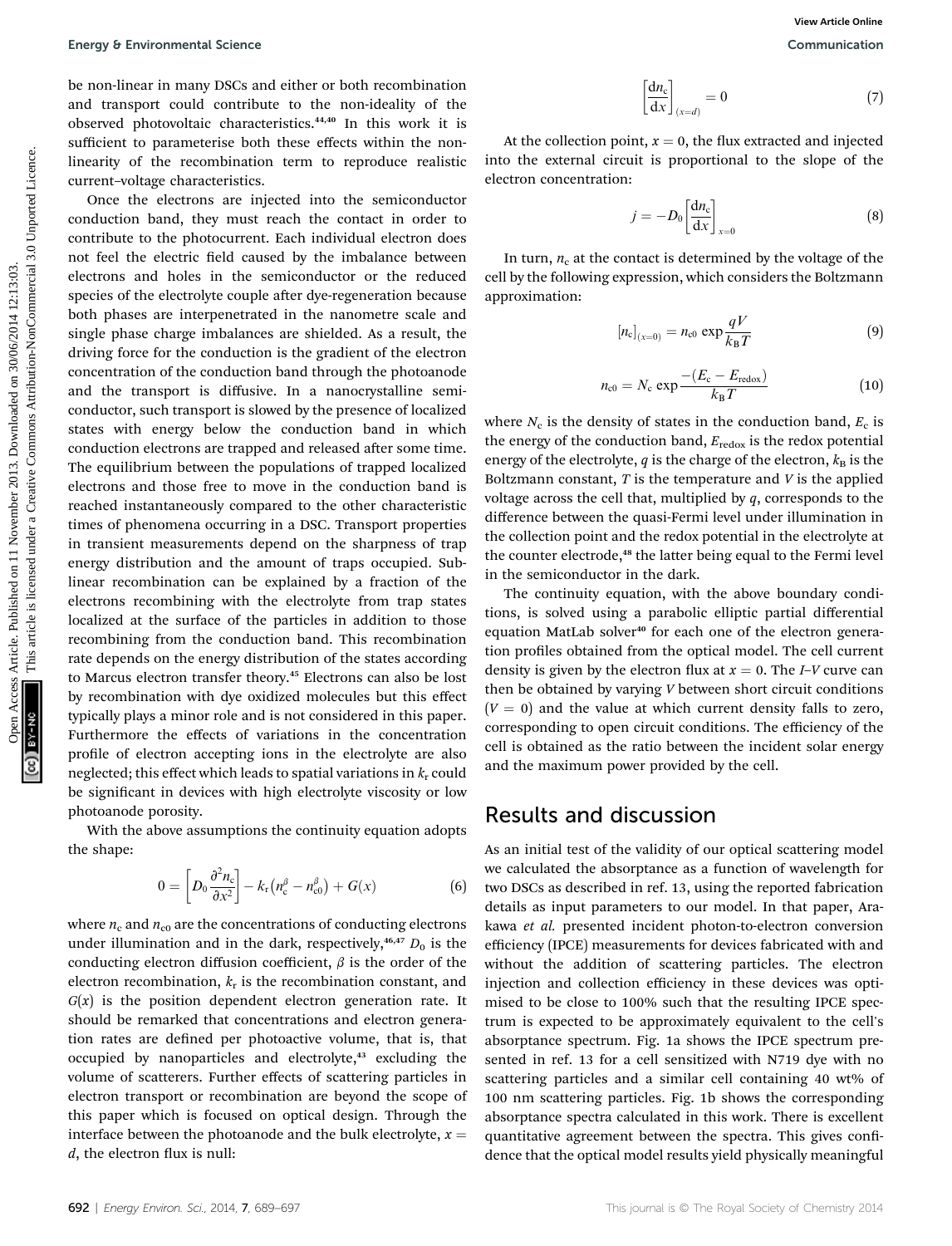

Fig. 1 (a) Experimental IPCE as reported by Arakawa et al. in ref. 13 and (b) calculated optical absorptance as estimated with the theoretical model herein proposed. In our model, we use as input parameters the data reported in their manuscript (electrode thickness of 17.5 microns, 40 vol% particle concentration, and 100 nm diameter).

results. Below we present optoelectronic simulations to explore the influence of differing optical scatterers on the performance of DSCs.

The performance of solar cells made of nanocrystalline  $TiO<sub>2</sub>$ electrodes with thickness comprised in the range 1  $\mu$ m <  $d$  < 8 mm was simulated using the optical and electrical models described above. Spherical scattering centres consisting of anatase, gold, silver and holes filled with electrolyte, with diameters comprised between 20 and 400 nm and with volume fractions in the range 0 to 40%, were considered. Although they can be estimated from first principles, $49,50$  in this case the wavelength dependent refractive index and absorption



Fig. 2 Power conversion efficiency versus sphere radius and volume fraction for electrodes of 8 micron thick electrodes including (a) titania, (b) electrolyte filled cavities, (c) gold, and (d) silver particles.

coefficients employed for the calculations were extracted from the optical characterization of the electrodes<sup>51</sup> and can be found in the ESI (Fig. S2†), along with the values of all relevant electrical parameters, which are consistent with those previously employed to simulate the performance of DSCs.<sup>40</sup>

Power conversion efficiency,  $\eta$ , maps as a function of radius. a, of the scatterers and the total volume occupied by them were attained. An illustrative example is shown in Fig. 2, which corresponds to electrodes of  $d = 8 \mu m$  respectively (results for electrodes of other thicknesses are provided in the ESI, Fig. S3– S5<sup>†</sup>). In all cases, the configuration that yields the highest cell performance was sought after. One of the first conclusions that could be extracted from this analysis is that, in all cases, it is possible to find conditions under which the scattering caused by the inclusions gives rise to better photovoltaic performance when compared to that of a reference cell (0% concentration in the efficiency maps). Please notice that the presence of scattering particles not only implies the removal of part of the light harvesting material (i.e., dyed nanocrystalline titania), but also concentrates the electrons generated within a smaller conducting volume, which raises  $n_c$ , thus boosting the voltage logarithmically. Interestingly, in all cases, optimum performance occurs for a relatively broad range of sizes and concentrations, which implies that there is a high degree of tolerance to experimental deviations from a predetermined set of structural parameters. The results attained for the optimum particle radius and concentration for each type of embedded particle Communication<br>  $\frac{1}{2}$ <br>  $\frac{1}{2}$ <br>  $\frac{1}{2}$ <br>  $\frac{1}{2}$ <br>  $\frac{1}{2}$ <br>  $\frac{1}{2}$ <br>  $\frac{1}{2}$ <br>  $\frac{1}{2}$ <br>  $\frac{1}{2}$ <br>  $\frac{1}{2}$ <br>  $\frac{1}{2}$ <br>  $\frac{1}{2}$ <br>  $\frac{1}{2}$ <br>  $\frac{1}{2}$ <br>  $\frac{1}{2}$ <br>  $\frac{1}{2}$ <br>  $\frac{1}{2}$ <br>  $\frac{1}{2}$ <br>  $\frac{1}{2}$ 

Table 1 Photovoltaic parameters extracted from the coupling of the optical and electrical models of dye sensitized solar cells that integrate particles of different composition, size and concentration

|                           | Radius                     | Load    | $I_{\rm sc}$   | $V_{\rm oc}$ | FF  | Eff. |
|---------------------------|----------------------------|---------|----------------|--------------|-----|------|
| Material                  | (nm)                       | $(\%V)$ | $(mA cm^{-2})$ | (V)          | (%) | (9)  |
| <b>Thickness 1 micron</b> |                            |         |                |              |     |      |
| None                      |                            |         | 2.43           | 0.72         | 80  | 1.40 |
| Cavities                  | 95                         | 32      | 4.05           | 0.75         | 81  | 2.45 |
| Anatase                   | 105                        | 32      | 4.43           | 0.75         | 81  | 2.70 |
| Gold                      | 75                         | 1.2     | 2.98           | 0.72         | 81  | 1.74 |
| Silver                    | 70                         | 2.2     | 4.02           | 0.74         | 80  | 2.38 |
|                           | <b>Thickness 2 microns</b> |         |                |              |     |      |
| None                      |                            |         | 4.39           | 0.71         | 81  | 2.52 |
| Cavities                  | 100                        | 32      | 7.29           | 0.75         | 81  | 4.41 |
| Anatase                   | 120                        | 30      | 7.89           | 0.75         | 81  | 4.79 |
| Gold                      | 75                         | 0.6     | 5.11           | 0.72         | 81  | 2.96 |
| Silver                    | 70                         | 1.2     | 6.47           | 0.73         | 81  | 3.81 |
|                           | <b>Thickness 4 microns</b> |         |                |              |     |      |
| None                      |                            |         | 4.13           | 0.71         | 81  | 4.13 |
| Cavities                  | 110                        | 30      | 11.11          | 0.74         | 81  | 6.67 |
| Anatase                   | 130                        | 26      | 11.68          | 0.74         | 81  | 7.01 |
| Gold                      | 80                         | 0.4     | 7.96           | 0.71         | 81  | 4.60 |
| Silver                    | 65                         | 0.6     | 9.38           | 0.72         | 81  | 5.47 |
|                           | <b>Thickness 8 microns</b> |         |                |              |     |      |
| None                      |                            |         | 9.93           | 0.70         | 82  | 5.67 |
| Cavities                  | 115                        | 24      | 13.86          | 0.72         | 82  | 8.17 |
| Anatase                   | 140                        | 22      | 14.20          | 0.72         | 82  | 8.37 |
| Gold                      | 85                         | 0.2     | 10.64          | 0.70         | 82  | 6.10 |
| Silver                    | 80                         | 0.4     | 11.75          | 0.70         | 82  | 6.77 |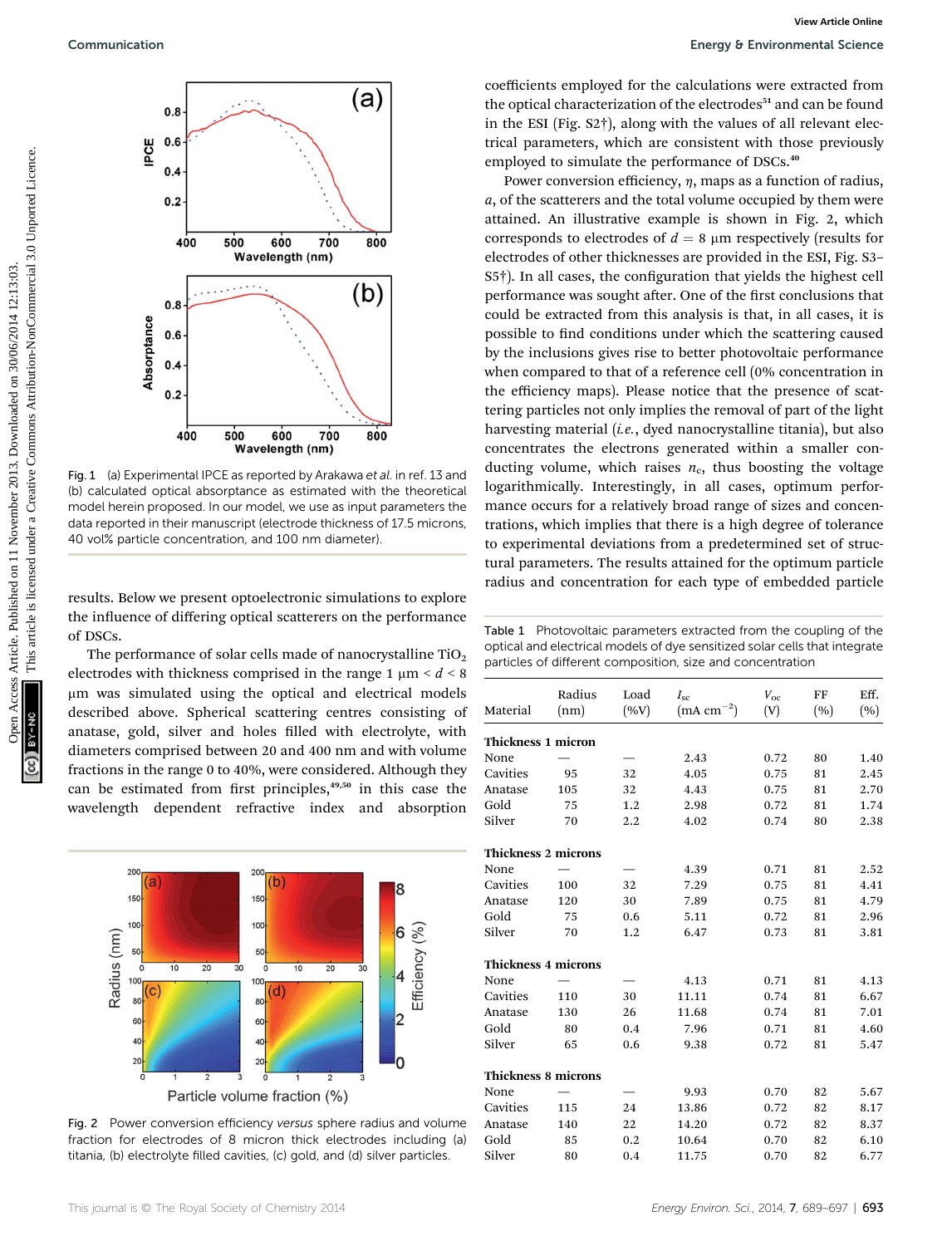and electrode thickness are summarized in Table 1, in which the values of short circuit photocurrent,  $I_{\text{sc}}$ , open circuit voltage,  $V_{\rm oc}$ , fill factor, FF, and conversion efficiency are shown.

Regarding spherical dielectrics, we observe that dispersed cavities of the appropriate size and at the right concentration perform almost as well as anatase particles do, which open interesting possibilities since large spherical pores should also allow better flow of electrolyte species through the cell. This might also be of particular relevance for processing of cells using solid state electrolytes where infiltrating the hole conducting material into small pore sizes can be problematic. The possibility of achieving a similar performance with anatase particles and electrolyte filled cavities is somewhat surprising, since the scattering strength of TiO<sub>2</sub> spheres ( $n = 2.5$ ) is expected to be higher than that of electrolyte filled cavities ( $n =$ 1.42) when both are embedded in an electrolyte filled nanocrystalline titania medium ( $n = 1.96$ ). The origin of the comparable magnitude of the enhancement effect caused by both types of particles is due to the different angular distribution of scattered light and is discussed below in detail. In both cases, an optimized DSC performance is found for inclusions of radius within the range 95 nm  $\le a \le 140$  nm, depending on the electrode thickness. The thicker the electrode, the larger the particle or cavity size that makes the cell efficiency maximum, and the lower the concentration required, which drops from around 30 vol% for 1 µm thick electrodes to around 20 vol% for the thickest electrodes considered. Deergy & Environmenta Science<br>
and electrics, we observe that dispersed one clusters are when the clusters are considered to the commons are the set of the set of the set of the set of the set of the set of the set of the

In the case of metallic particles, a similar trend is observed. An optimized DSC performance is found for radii in the range 65 nm <  $a$  < 85 nm, with concentrations up to around 2 vol% for thin electrodes, and as low as 0.2 vol% for electrodes of standard thickness (4  $\mu$ m to 8  $\mu$ m). These low values of the optimum concentrations for both gold and silver are a constraint imposed by the presence of parasitic losses introduced by metal beads due to the absorption caused by excitation of localized surface plasmon modes. On the other hand, when results for metallic and dielectric particles are compared, it is immediately seen that the optimum scattering configurations provide significantly less improvement for the former than for the latter. This difference might be overcome by field enhancement effects that occur very close to the metal particle surface, not considered here but broadly investigated experimentally in different types of solar cells lately.<sup>21</sup> Such effects are particularly intense for very small particles  $(r < 5$  nm), although for them also parasitic absorption takes very high values (please see Fig. S6 in the ESI†) and scattering cross-section diminishes, which is actually the reason why poorer performance than the reference is found for the smaller size metal particles herein considered, irrespective of their concentration. Repeatedly reported experimental confirmation of photocurrent improvement of thin DSCs  $(d < 2 \mu m)$  caused by local field enhancement around very small metal inclusions seems to indicate that this effect is strong enough to surpass the competing losses caused by parasitic absorption or plasmon oscillation damping. However, the relative importance of the different optical and electrical effects that arise from the presence of metals within nanostructured electrodes is yet to be unveiled, as has been recently

pointed out.<sup>52</sup> Metallic particles may in some cases catalyse electron recombination with the electrolyte. A further concern is that metal particles are also susceptible of being corroded by the electrolyte, which implies that it may be necessary to coat them with a thin layer of dense metal oxide to include them in the electrode.<sup>22</sup> Since the optical field intensity is maximum at the particle surface, such coating may render field enhancement effects, and hence the concomitant improvement of photovoltaic performance, significantly smaller.

Insight of the origin of the features and trends observed in the efficiency plots (as displayed Fig. 2 and S3–S5†) is provided by analysing the effect of concentration and particle size on the key parameters employed to describe light propagation in random media, namely the scattering mean free path,  $l_{\text{sc}}$ , and the transport mean free path,  $l_t$ <sup>53-55</sup> While the former corresponds to the average distance travelled by photons between two scattering events, the latter provides information on the average distance at which the direction of a propagating beam can be considered randomized. For diluted dispersions of scattering particles, like the ones herein assumed, phase correlations (i.e. wave interference effects) can be neglected. The particle density and scattering cross-section determine  $l_{\rm sc}$ , which is the inverse of the scattering coefficient defined in eqn (3),  $l_{\rm sc} = (\rho \sigma_{\rm sc})^{-1}$ , while  $l_{\rm t}$  depends on the angular distribution of a single scattering event. Both parameters are related by the scattering anisotropy parameter,  $g$ , through the formula<sup>56</sup>

$$
l_{\rm t} = \frac{l_{\rm sc}}{1 - g},\tag{11}
$$

in which  $g = \langle \cos \theta \rangle$  is the average of the cosine of the scattering angle, that is, the average weighted by the angular distribution of intensity provided by Mie theory, with  $\theta$  measured from the direction of the incident beam. If isotropic scattering occurs,<sup>32</sup> then  $g \approx 0$  and  $l_t \approx l_{sc}$  and light transport can be considered diffusive after one scattering event. However, for spherical inclusions of size comparable to the wavelength, as is the case herein, the probability of scattering in the forward direction is high, which yields g closer to 1 and hence  $l_t > l_{\rm sc}$ , implying that photons must be dispersed several times before the light beam direction becomes randomized.

In Fig. 3 and 4 we plot the spectral variation of the parameters  $Q_{\rm sc}$ ,  $g$ ,  $l_{\rm sc}$  and  $l_{\rm t}$  for the optimized configuration (particle size and concentration) attained for the different electrode thicknesses considered for titania and silver particles, respectively, which are selected as illustrative examples. Similar graphs for the two other particle types are provided as ESI (see Fig. S7 and S8†). Interestingly, for the case of titania, the optimum diffuse scattering design is that in which the randomization distance  $l_t$  is on the order of or smaller than d in the spectral range 400 nm <  $\lambda$  < 650 nm, for which the dye absorption is significant. This relationship determines the observed trends for the optimum particle size and concentration with d: as the electrode becomes thinner, a wider angular distribution (that is, smaller value of  $g$ ) of scattered light is required in order to randomize light at shorter depths. This is better achieved by small particles that, on the other hand, show lower scattering efficiency in the targeted spectral range (please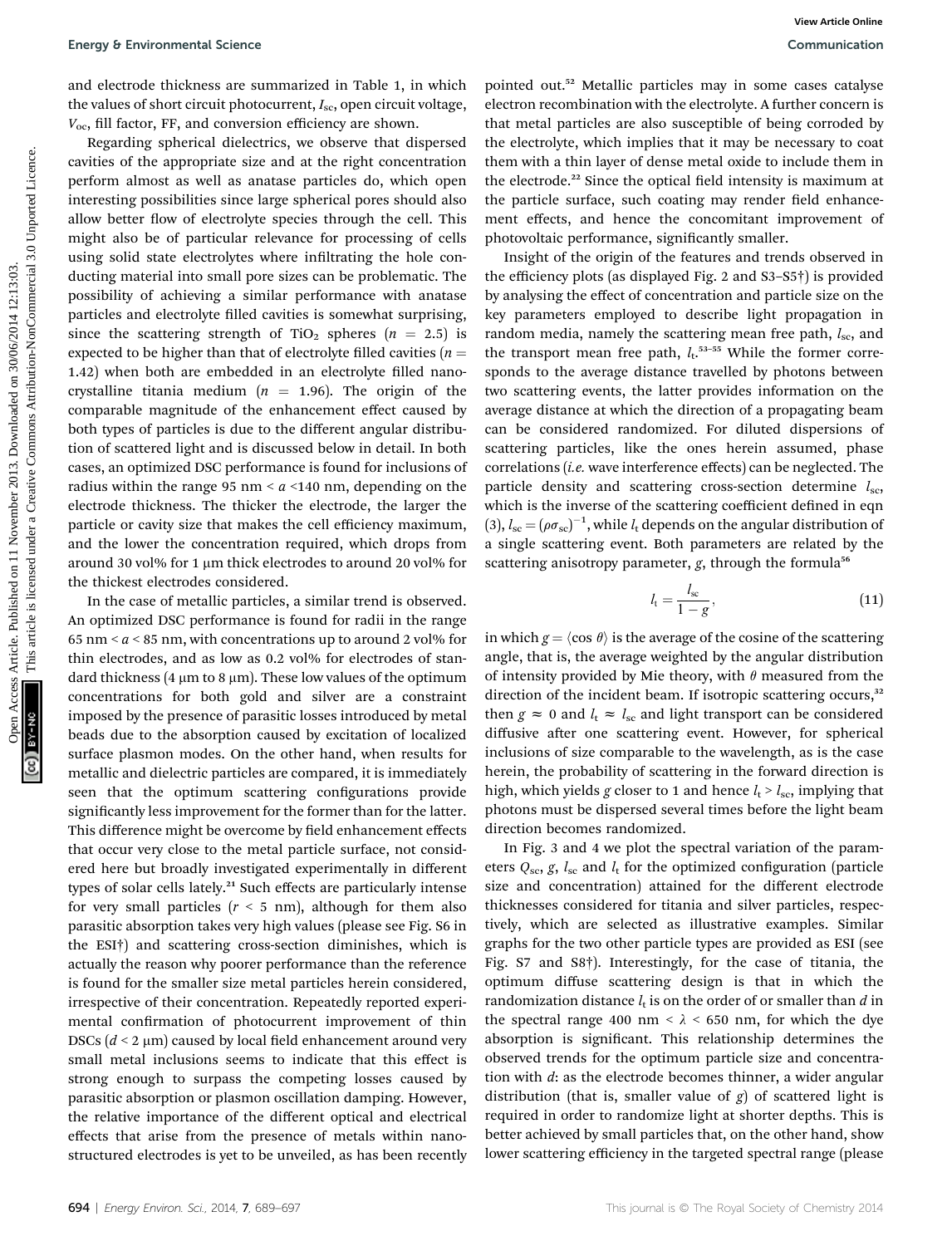

Fig. 3 (a) Scattering cross-section  $(Q_{sc})$ , (b) scattering anisotropy parameter,  $q_i$  (c) scattering mean free path  $(l_{sc})$ , and (d) transport mean free path  $(l_t)$ , both in microns, for nanocrystalline titania electrodes including anatase particles as scatterers. Electrode thicknesses are  $d =$ 1  $\mu$ m (red dotted line),  $d = 2 \mu$ m (green dashed line),  $d = 4 \mu$ m (blue dashed dotted line) and  $d = 8 \mu m$  (black solid line). The scattering particle size and concentration are such that they optimize light harvesting and thus power conversion efficiency in each case (see Table 1).



Fig. 4 (a) Scattering and absorption cross-section  $(Q_{\rm sc}, Q_{\rm a})$ , (b) scattering anisotropy parameter, g, (c) scattering mean free path  $(l_{\rm sc})$ , and (d) transport mean free path  $(l_t)$ , both in microns, for nanocrystalline titania electrodes including silver particles. Electrode thicknesses are  $d = 1 \,\mu m$  (red dotted line),  $d = 2 \,\mu m$  (green dashed line),  $d = 4 \,\mu m$  (blue dashed dotted line) and  $d = 8 \mu m$  (black solid line). The particle size and concentration are such that they optimize light harvesting and thus power conversion efficiency in each case (see Table 1).

see  $Q_{\rm sc}$  vs.  $\lambda$  in Fig. 3a). Such reduced scattering is counterweighted by increasing particle concentration  $\rho$ , which then allows the reduction of  $l<sub>sc</sub>$  so that  $l<sub>t</sub>$  is shorter, *i.e.* light randomization occurs at a smaller depth. Similar conclusions can be extracted from the analysis of the same parameters for the optimized spherical cavities' size and concentration (Fig. S7†). As mentioned above, a similar cell performance is

achieved with both kinds of dielectric scatterers at a relatively similar  $\rho$  value, even though  $Q_{\rm sc}$  of an electrolyte filled cavity is substantially smaller than that of a titania particle. In this case, a similar degree of light randomization at the right depth is attained by the effect of the angular distribution of the scattering angle, which is signicantly broader for the case of light dispersed by electrolyte filled cavities. Please notice that for a given particle size,  $l_{\rm sc}$  and hence  $l_{\rm t}$  could always be made shorter at the expense of increasing  $\rho$ , but this would imply both reducing the total amount of dye and increasing reflectance losses, hence reducing the efficiency of the cell.

For silver particles,  $Q_{\rm sc}$  takes higher values than for dielectric ones. However,  $l_{\rm sc}$  is always much longer for metal particles, as their optimum concentration is between one and two orders of magnitude smaller than that for dielectric particles, which is a direct consequence of their parasitic absorption. This is somewhat compensated by the broad angular distribution of light scattered by silver particles, as the low values of  $g$  indicate, which ends up resulting in  $l_t$  values that are on the order of d in the targeted spectral range 500 nm <  $\lambda$  < 600 nm. The higher parasitic absorption of gold and its lower  $Q_{\rm sc}$ , in the range at which the N-719 dye used here absorbs ( $\lambda$  < 650 nm), results in an even lower optimum particle number density which, together with higher values of g, gives rise to  $l_t$  much longer than  $d$  (see Fig. S8 $\dagger$ ). All this explains the poorer performance of gold particles as absorption enhancers when compared to silver beads.

Although the analysis of  $l<sub>sc</sub>$  and  $l<sub>t</sub>$  provides a description of the phenomena occurring within optically disordered photovoltaic materials, it is also helpful to introduce a parameter



Fig. 5 Average path  $(l_p)$  travelled by photons inside the different electrodes under consideration. Results are shown for nanocrystalline titania electrodes including (a) anatase particles, (b) electrolyte filled cavities, (c) gold particles, and (d) silver particles. Electrode thicknesses for which curves are plotted are  $d = 1 \mu m$  (red dotted line),  $d = 2 \mu m$ (green dashed line),  $d = 4 \mu m$  (blue dashed dotted line) and  $d = 8 \mu m$ (black solid line). The particle size and concentration are such that they optimize light harvesting and thus power conversion efficiency in each case (see Table 1).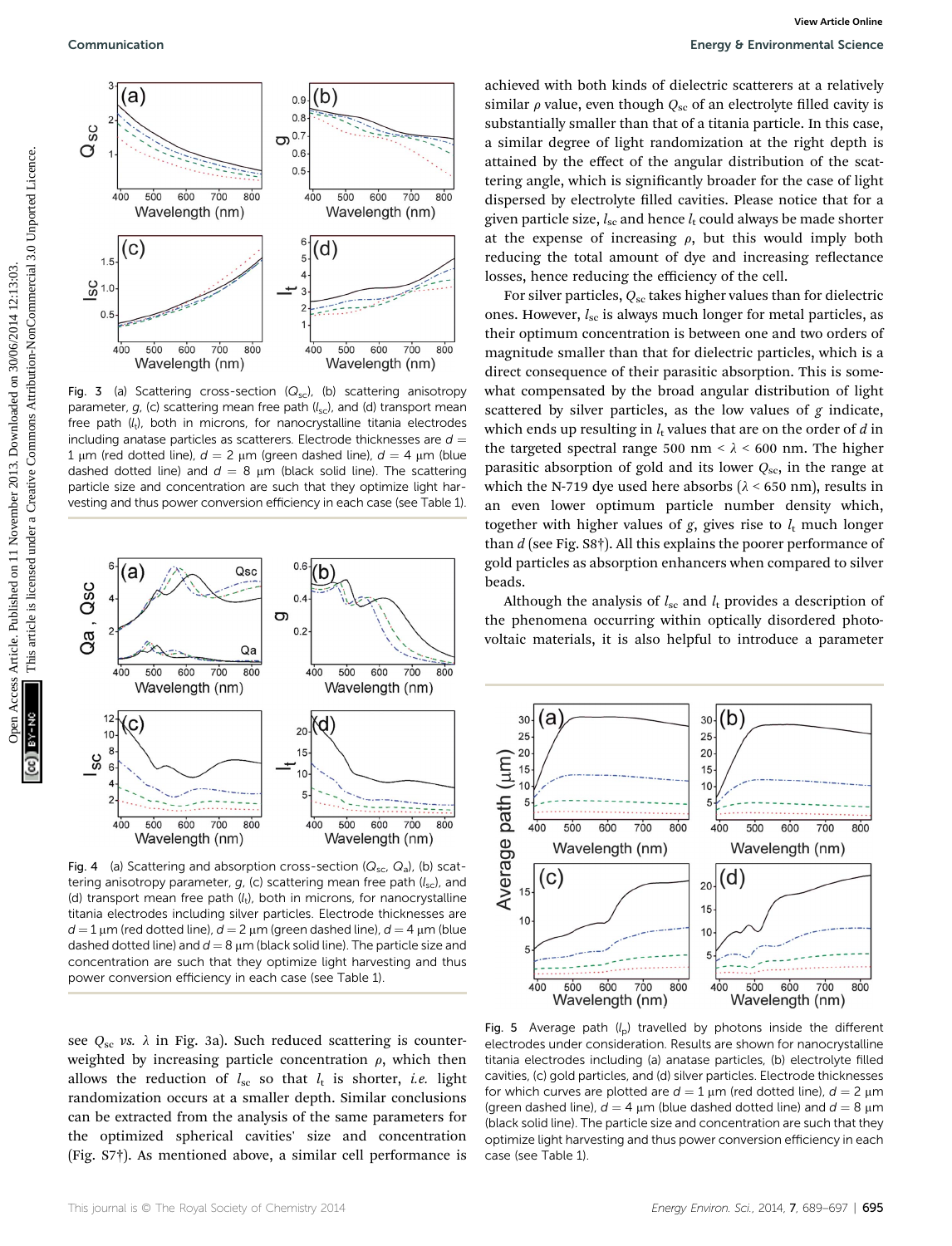directly related to the enhancement of light–matter interaction that is ultimately responsible for the improvement of performance. Such a parameter is the average path  $l_p$ , which we define as the mean length of the full trajectory travelled by photons within the electrode before escaping, being absorbed by the electrolyte or, in the case of gold and silver particles, being absorbed by the metal. Like  $l_t$  and  $l_{\rm sc}$ ,  $l_{\rm p}$  is estimated for the dye free media. As can be seen in Fig. 5, the optimized configurations give rise to average light path lengths between two  $(1 \mu m)$ thick electrodes) and four  $(8 \mu m)$  thick electrodes) times longer than the electrode thickness for the case of embedded dielectric scatterers. As expected, longer average photon trajectories are found for electrodes containing silver particles, in good agreement with the shorter light randomization lengths observed. The electrode thicknesses we have employed  $(1 \mu m, 2 \mu m, 4 \mu m)$ and  $8 \mu m$ ) for our calculations are representative as most electrode widths employed lie within the 1-8 µm range. The comparative analysis of these four cases allows us to define clear trends that can be interpolated and extrapolated to explain the behaviour of electrodes of arbitrary thickness. Conclusions are the interest Article on 11 November 2013. Downloaded to the second the second that is licensed under the second to the interest are the second to the second the common access Article is licensed under a cre

### Conclusions

We have established a relationship between the structural features of optically disordered photovoltaic materials, such as dyed electrodes containing spherical scattering centres, with the relevant parameters that describe light propagation in random media, i.e., the scattering mean free path and the transport mean free path. We demonstrate that the optimized particle size and concentration, for dielectric and low absorption metal particles, are the ones that give rise to light randomization lengths, *i.e.*, transport mean free paths, on the order of the electrode thickness. This conclusion is in principle independent of the type of photovoltaic material considered. A comparative analysis between the performance as efficiency enhancers of different types of dielectric and metallic scattering particles commonly employed in the field of dye sensitized solar cells yields that the former always performs better than the latter. The competing parasitic absorption of metal particles limits the maximum absorption enhancement that can be achieved and imposes a low particle number density in the electrode. Interestingly, as a consequence of the combined effect of both scattering intensity and its angular distribution, it is possible to achieve similar values of light randomization and hence the efficiency using different dielectrics of different refractive indices by adjusting the particle size and concentration. This opens the interesting possibility of using cavities rather than particles to enhance the conversion efficiency, which will improve electrolyte flow. Furthermore, this is the first time that a simple design rule has been proposed that allows mastering optical disorder in dye sensitized electrodes to achieve maximum efficiency. These methods and concepts may also apply to other photovoltaic devices, such as those based on extremely thin absorbers or on semiconductor sensitized photoconducting electrodes, as well as to photoelectrodes used for solar fuel production. We foresee further applications of this

model in the development of advanced electrochromic windows, paints and papers.

# Acknowledgements

The research leading to these results has received funding from the European Research Council under the European Union's Seventh Framework Programme (FP7/2007–2013)/ERC grant agreement no. 307081 (POLIGHT), the Spanish Ministry of Economy and Competitiveness under grants MAT2011-23593 and CONSOLIDER HOPE CSD2007-00007, and the Junta de Andalucía under grants FQM3579 and FQM5247. PB is grateful to funding from the EPSRC APEX project (EP/H040218/1) and fellowship (EP/J002305/1).

#### References

- 1 B. O'Regan and M. Grätzel, Nature, 1991, 353, 737.
- 2 A. Yella, H. W. Lee, H. N. Tsao, C. Yi, A. K. Chandiran, M. K. Nazeeruddin, E. W.-G. Diau, C. Y. Yeh, S. M. Zakeeruddin and M. Grätzel, Science, 2011, 334, 629-634.
- 3 M. K. Nazeeruddin, P. Pechy, T. Renouard, S. M. Zakeeruddin, R. Humphry-Baker, P. Comte, P. Liska, L. Cevey, E. Costa, V. Shklover, L. Spiccia, G. B. Deacon, C. A. Bignozzi and M. Gratzel, J. Am. Chem. Soc., 2001, 123, 1613.
- 4 S. Colodrero, A. Forneli, C. López-López, L. Pellejà, H. Míguez and E. Palomares, Adv. Funct. Mater., 2012, 22, 1303.
- 5 C. T. Yip, H. Huang, L. Zhou, K. Xie, Y. Wang, T. Fenq, J. Li and W. Y. Tam, Adv. Mater., 2011, 23, 5624.
- 6 A. Mihi, C. Zhang and P. Braun, Angew. Chem., Int. Ed., 2011, 50, 5712.
- 7 S. Nishimura, N. Abrams, B. A. Lewis, L. I. Halaoui, T. E. Mallouk, K. D. Benkstein, J. van de Lagemaat and A. J. Frank, J. Am. Chem. Soc., 2003, 125, 6306.
- 8 S. Guldin, S. Huttner, M. Kolle, M. E. Welland, P. Müller-Buschbaum, R. H. Friend, U. Steiner and N. Tetreault, Nano Lett., 2010, 10, 2303.
- 9 S. Colodrero, A. Mihi, L. Häggman, M. Ocaña, G. Boschloo, A. Hagfeldt and H. Míguez, Adv. Mater., 2009, 21, 764.
- 10 S. Ito, S. M. Zakeeruddin, R. Humphry-Baker, P. Liska, R. Charvet, P. Comte, M. K. Nazeeruddin, P. Pechy, M. Takata, H. Miura, S. Uchida and M. Gratzel, Adv. Mater., 2006, 18, 1202.
- 11 A. G. Agrios, I. Cesar, P. Comte, M. K. Nazeeruddin and M. Grätzel, Chem. Mater., 2006, 18, 5395.
- 12 K. M. Lee, V. Suryanarayanan and K. C. Ho, Sol. Energy Mater. Sol. Cells, 2006, 90, 2398.
- 13 A. S. Wang, H. Kawauchi, T. Kashima and H. Arakawa, Coord. Chem. Rev., 2004, 248, 1381.
- 14 F. Huang, D. Chen, X. L. Zhang, R. A. Caruso and Y. B. Cheng, Adv. Funct. Mater., 2010, 20, 1301.
- 15 C. J. Barbé, F. Arendse, P. Comte, M. Jirousek, F. Lenzmann, V. Shklover and M. Grätzel, J. Am. Ceram. Soc., 1997, 80, 3157.